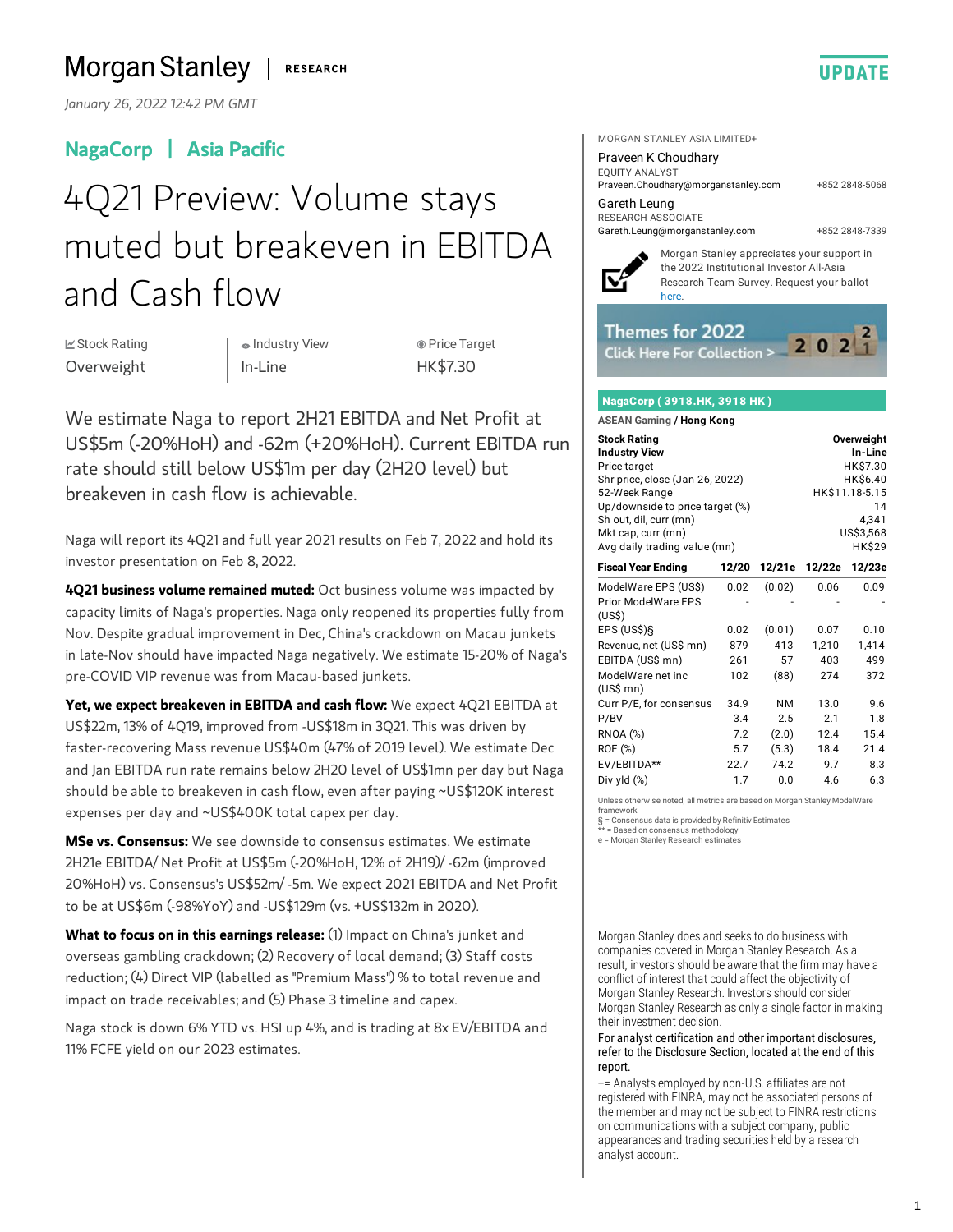# Operational Forecasts Summary

## Exhibit 1: Quarterly estimates for Naga

| US\$ mn                      | 3Q19   | <b>4Q19</b> | <b>3Q20</b> | <b>4Q20</b> | 3Q21           | 4Q21E |
|------------------------------|--------|-------------|-------------|-------------|----------------|-------|
| <b>Gaming operations</b>     |        |             |             |             |                |       |
| GGR                          | 416    | 431         | 238         | 260         | 8              | 94    |
| - % to 2019                  |        |             | 57%         | 60%         | 11%            | 22%   |
| VIP revenue                  | 289    | 305         | 166         | 176         | 3              | 40    |
| VIP roll                     | 10,687 | 12,744      | 6,234       | 6,684       | 8              | 1,591 |
| - % to 2019                  |        |             | 58%         | 52%         | 0.4%           | 12%   |
| Mass revenue                 | 87     | 85          | 48          | 58          | $\overline{2}$ | 40    |
| - % to 2019                  |        |             | 55%         | 68%         | 11%            | 47%   |
| <b>EGM</b> revenue           | 41     | 41          | 24          | 26          | 3              | 14    |
| - % to 2019                  |        |             | 59%         | 63%         | 48%            | 34%   |
| <b>EBITDA</b>                |        |             |             |             |                |       |
| EBITDA (excl. one-off)       | 193    | 176         | 80          | 95          | (18)           | 22    |
| <b>EBITDA Margin (Gross)</b> | 45.5%  | 40.0%       | 33.2%       | 36.2%       | $-216.7%$      | 23.3% |

Source: Company data, Morgan Stanley Research (E) estimates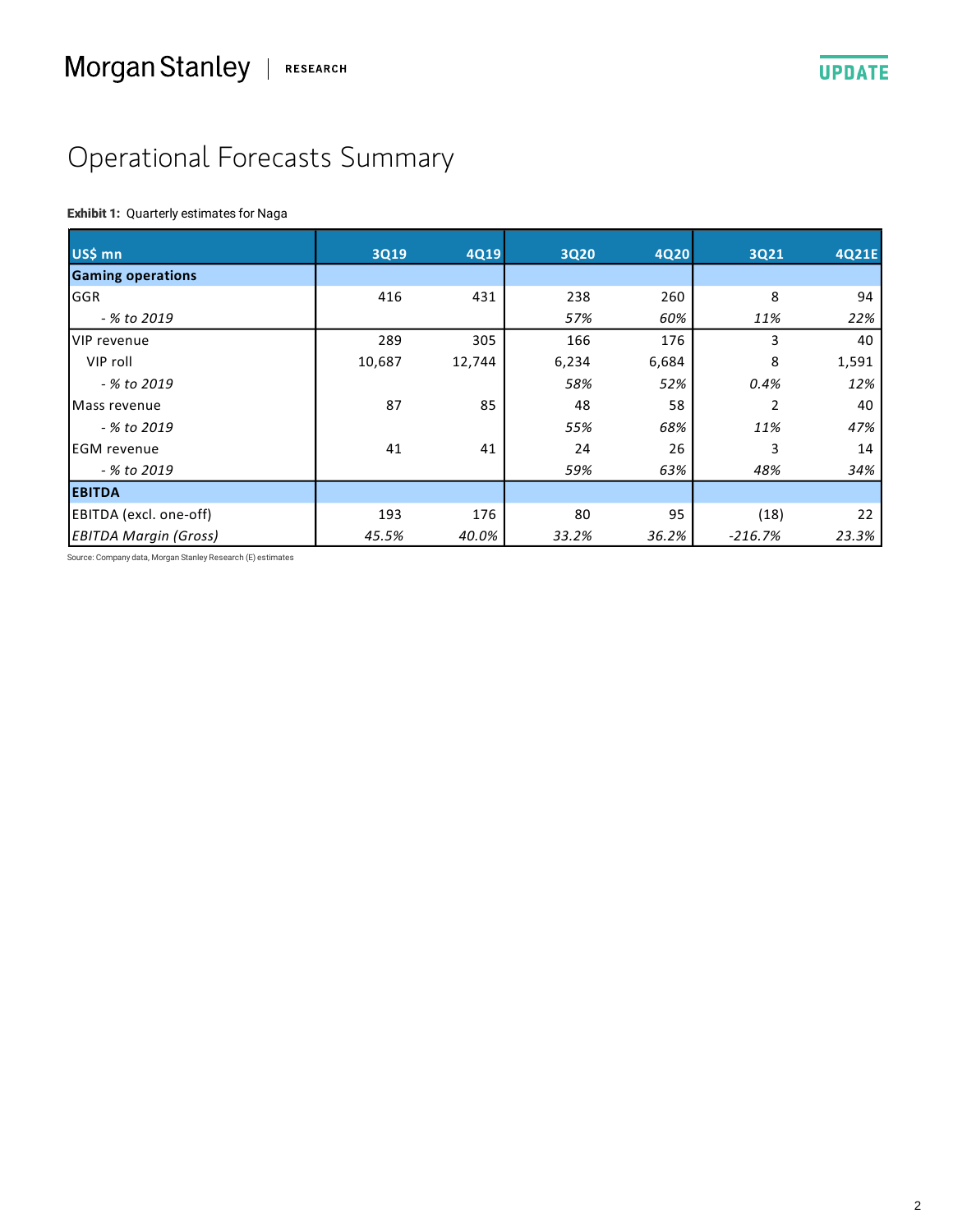# Morgan Stanley | RESEARCH

Exhibit 2: Half-Yearly estimates for Naga



| US\$ mn                      | <b>2H19</b> | <b>2H20</b> | 1H21   | <b>2H21E</b> | <b>2H HOH</b> | % to 2H19 |
|------------------------------|-------------|-------------|--------|--------------|---------------|-----------|
| VIP revenue                  | 593         | 342         | 81     | 43           | 26%           | 7%        |
| Mass revenue                 | 172         | 106         | 30     | 42           | 55%           | 24%       |
| EGM revenue (Naga share)     | 82          | 50          | 19     | 17           | 52%           | 21%       |
| <b>GGR</b>                   | 847         | 498         | 129    | 102          | 34%           | 12%       |
| Non-gaming revenue           | 17          | 4           | 1      | 2            | (34%)         | 12%       |
| <b>Gross revenue</b>         | 864         | 501         | 130    | 104          | 33%           | 12%       |
| Cost of sales                | (425)       | (248)       | (56)   | (43)         | 22%           | 10%       |
| Non-gaming                   | 14          | 3           | 1      | 2            | (33%)         | 13%       |
| <b>Gross Profit</b>          | 439         | 254         | 75     | 61           | 46%           | 14%       |
| Staff costs (excl. one-off)  | (47)        | (39)        | (33)   | (29)         | (3%)          | 63%       |
| Other opex (SG&A)            | (52)        | (40)        | (24)   | (27)         | (15%)         | 52%       |
| <b>EBITDA</b> (recurring)    | 340         | 174         | 18     | 5.           | 102%          | 1%        |
| <b>EBITDA margin (Gross)</b> | 39.4%       | 34.8%       | 13.6%  | 4.6%         | 12 ppts       |           |
| D&A                          | (50)        | (50)        | (55)   | (48)         | 2%            | 96%       |
| <b>EBIT</b>                  | 291         | 124         | (37)   | (43)         | 236%          | (15%)     |
| <b>Interest Expense</b>      | (3)         | (28)        | (22)   | (16)         | 460%          | 555%      |
| <b>Profit before tax</b>     | 287         | 97          | (66)   | (57)         | 181%          | (20%)     |
| Income tax                   | (15)        | (16)        | (5)    | (5)          | 19%           | 33%       |
| <b>Net income</b>            | 272         | 81          | (71)   | (62)         | 285%          | (23%)     |
| Diluted EPS (US\$ cents)     | 6.26        | 1.87        | (1.78) | (1.43)       | 294%          | (23%)     |
| DPS (US\$ cents)             | 5.09        | 1.88        |        |              | 548%          | 0%        |
| Dividend payout ratio        | 81%         | 100%        | 0%     | 0%           | 39 ppts       |           |

Source: Company data, Morgan Stanley Research (E) estimates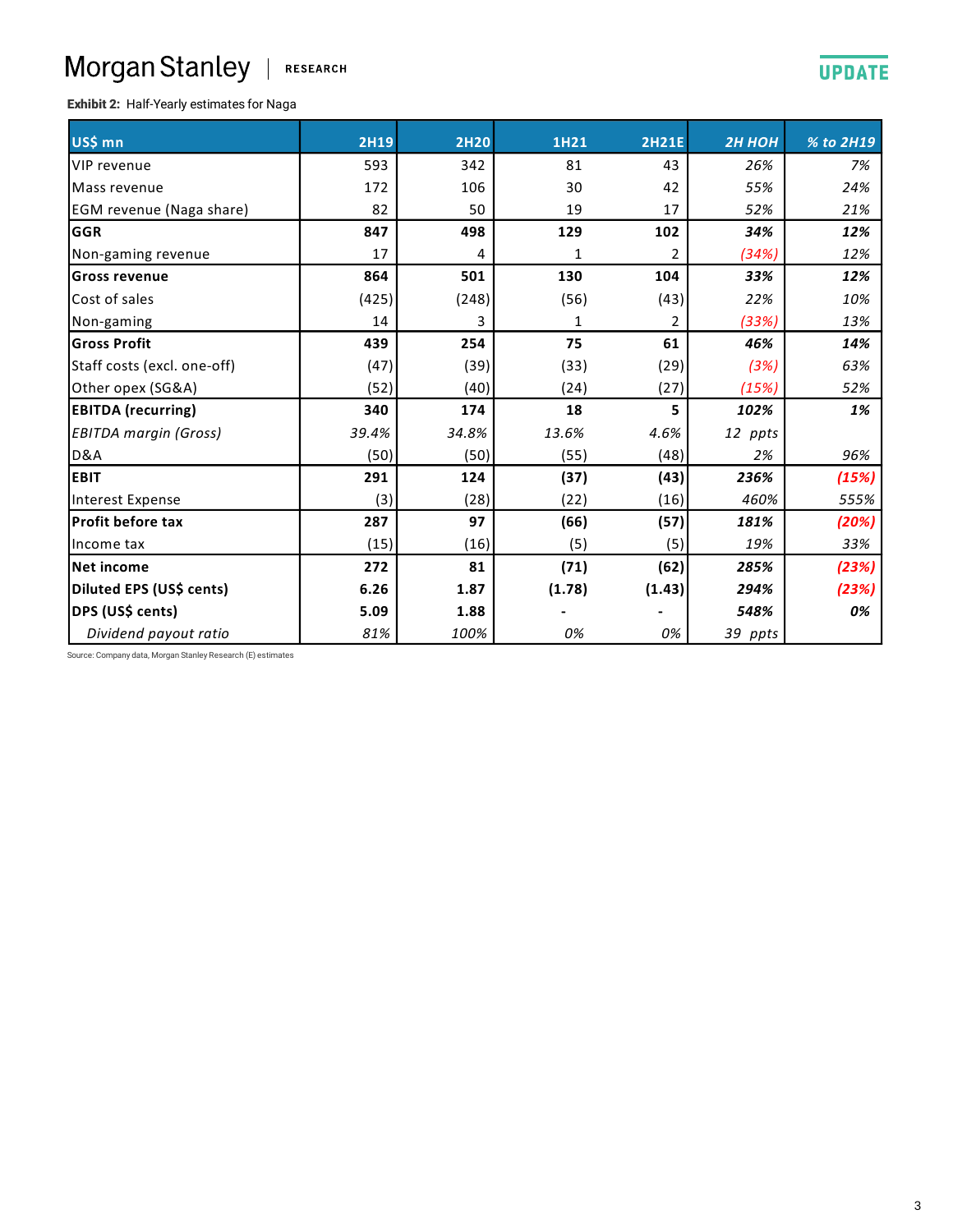# Morgan Stanley | RESEARCH

Exhibit 3: Yearly estimates for Naga



| <b>Operation (US\$ mn)</b>    | 2017  | 2018  | 2019    | 2020   | 2021E  |
|-------------------------------|-------|-------|---------|--------|--------|
| <b>Gross Revenue</b>          | 956   | 1,474 | 1,755   | 879    | 235    |
| <b>VIP Revenue</b>            | 625   | 1,069 | 1,243   | 613    | 124    |
| <b>Mass Revenue</b>           | 150   | 236   | 318     | 174    | 71     |
| <b>EGM Revenue</b>            | 151   | 129   | 158     | 82     | 36     |
| <b>GGR</b>                    | 926   | 1,434 | 1,719   | 870    | 231    |
| Non-Gaming Revenue            | 30    | 40    | 36      | 9      | 3      |
| As a % to 2019                |       |       |         |        |        |
| <b>Gross Revenue</b>          |       |       |         | 50%    | 13%    |
| <b>VIP Revenue</b>            |       |       |         | 49%    | 10%    |
| Mass Revenue                  |       |       |         | 55%    | 22%    |
| <b>EGM Revenue</b>            |       |       |         | 52%    | 23%    |
| GGR                           |       |       |         | 51%    | 13%    |
| Non-Gaming Revenue            |       |       |         | 25%    | 9%     |
| % of total GGR                |       |       |         |        |        |
| <b>VIP Revenue</b>            | 68%   | 75%   | 72%     | 70%    | 54%    |
| Mass Revenue                  | 16%   | 16%   | 19%     | 20%    | 31%    |
| <b>EGM Revenue</b>            | 16%   | 9%    | 9%      | 9%     | 16%    |
| <b>Gross Margin</b>           |       |       |         |        |        |
| <b>Total</b>                  | 49%   | 46%   | 48%     | 49%    | 55%    |
| VIP                           | 25%   | 27%   | 28%     | 27%    | 23%    |
| Mass                          | 97%   | 97%   | 99%     | 99%    | 91%    |
| EGM                           | 99%   | 98%   | 98%     | 98%    | 91%    |
| Gaming                        | 48%   | 45%   | 47%     | 48%    | 55%    |
| <b>Non-Gaming</b>             | 81%   | 81%   | 83%     | 82%    | 83%    |
| <b>P&amp;L</b>                |       |       |         |        |        |
| <b>Opex (incl Rebates)</b>    | (644) | (973) | (1,095) | (618)  | (216)  |
| <b>EBITDA</b> (calculated)    | 312   | 502   | 661     | 261    | 6      |
| $-YOY$                        | 22%   | 61%   | 32%     | $-61%$ | $-98%$ |
| <b>EBITDA margin (Gross)</b>  | 32.6% | 34.0% | 37.6%   | 29.7%  | 2.5%   |
| EBITDA/table/day              | 2,030 | 3,185 | 3,596   | 1,354  | 30     |
| <b>Profit before taxation</b> | 263   | 399   | 552     | 132    | (129)  |
| Income tax                    | (8)   | (9)   | (30)    | (30)   | (10)   |
| PAT                           | 255   | 391   | 521     | 102    | (139)  |
| <b>EPS</b>                    | 5.88  | 9.00  | 12.01   | 2.36   | (3.20) |
| <b>DPS</b>                    | 3.53  | 5.40  | 8.48    | 2.17   |        |
| Dividend payout ratio         | 60%   | 60%   | 71%     | 92%    | 0%     |

Source: Company data, Morgan Stanley Research (E) estimates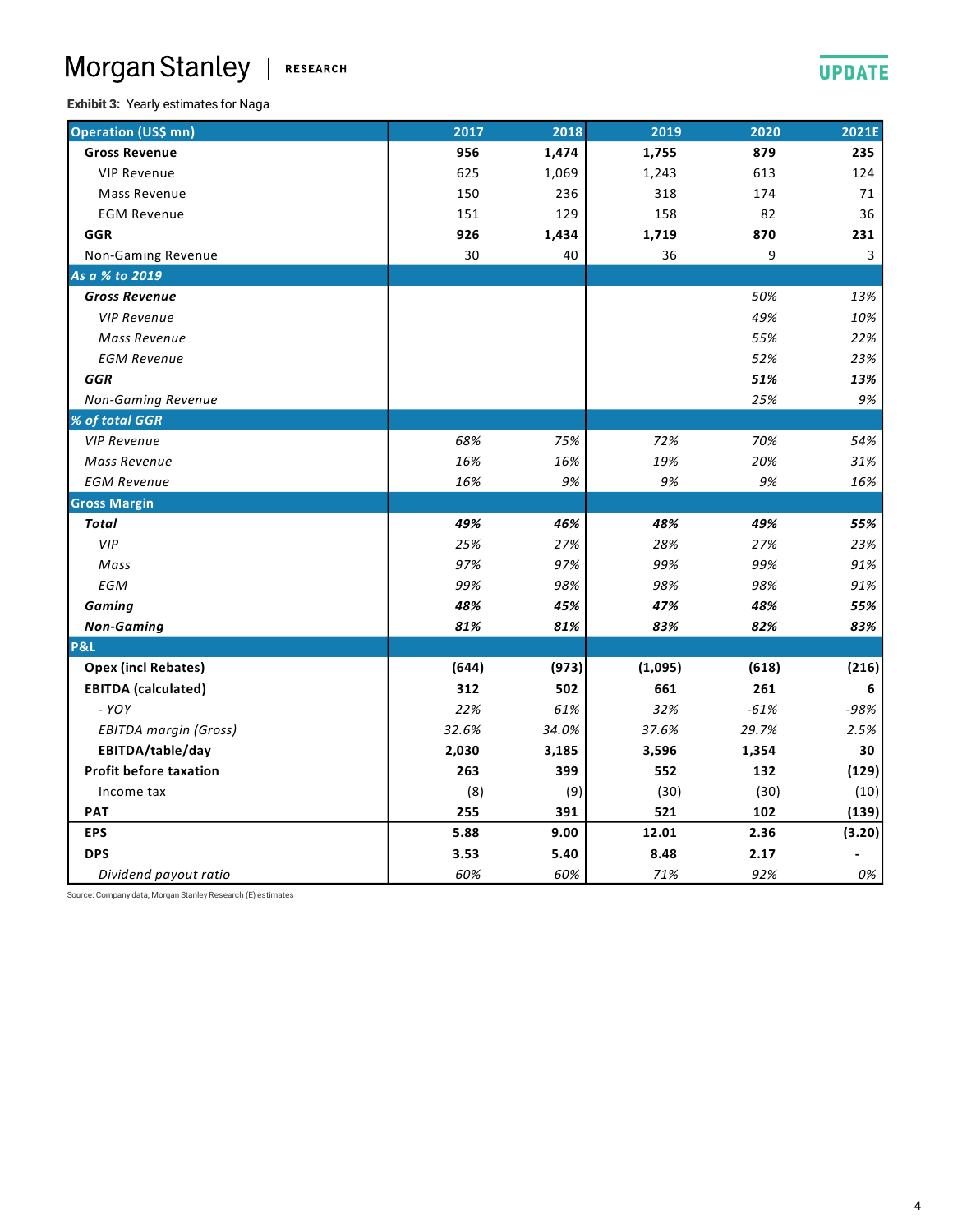

## Valuation Methodology and Risks

## **NagaCorp (3918.HK)**

Our price target of HK\$7.30 is our base case scenario value. We apply a target FCFE yield of 8.0% to our 2022 estimate. The target yield is higher than Macau peers' average of 7.0%, but lower than the company's long-term average of 13% since 2012 in view of the company's leading position in a growing market, stable dividend, tax profile and Naga 2ramp-up.

## **Risks to Upside**

- Earlier-than-expected business resumption
- Faster-than-expected Cambodia easing travel restrictions
- Strong demand by local expats observed in2H20 and first two months of 2021 could sustain

## **Risks to Downside**

- Delay in Naga3 and Russia projects
- Prolonged business suspension and Cambodia's travel restrictions
- China's crackdown on overseas gambling
- Indebtedness continues to rise, hurting FCFE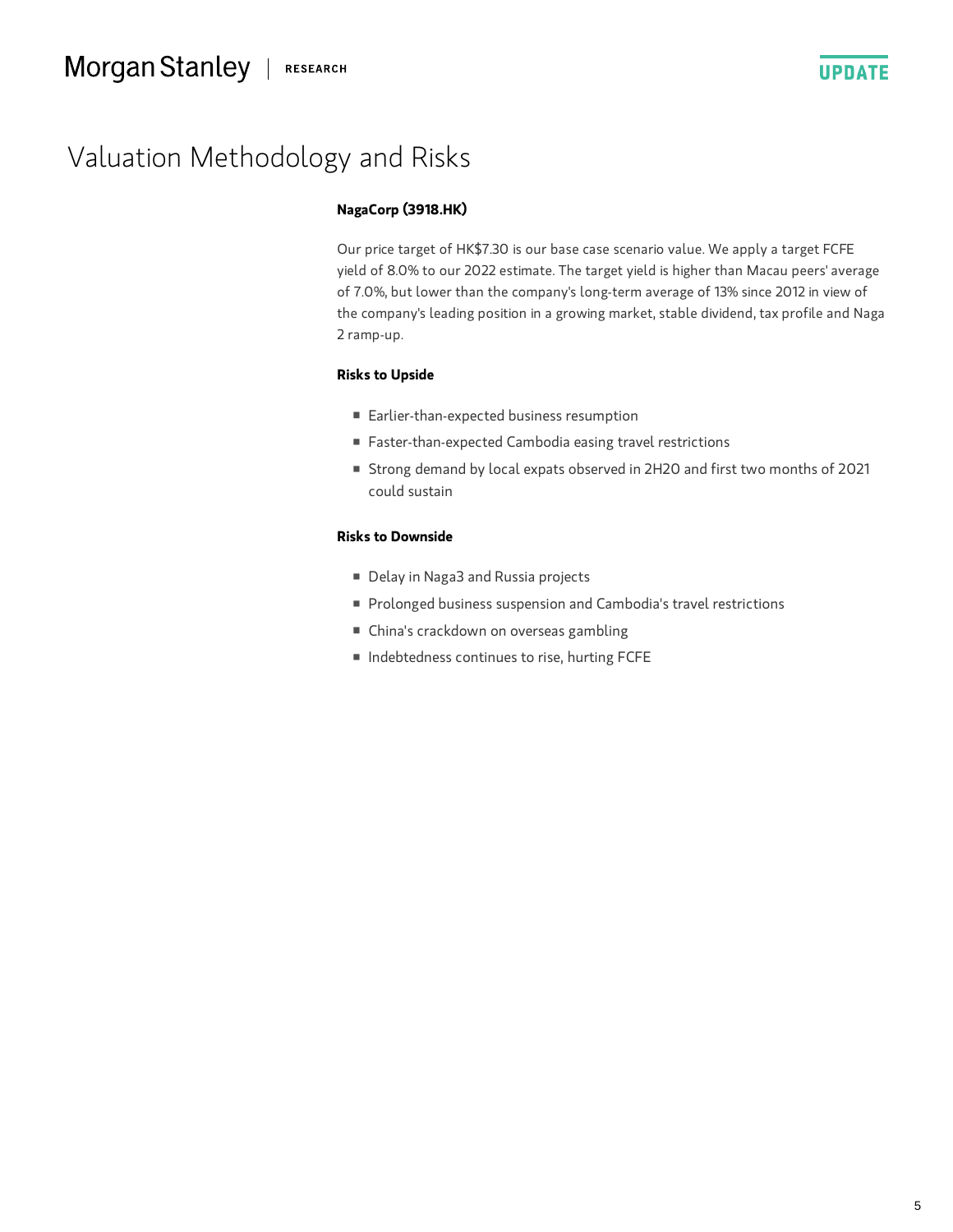**UPDATE** 

## **Disclosure Section**

The information and opinions in Morgan Stanley Research were prepared or are disseminated by Morgan Stanley Asia Limited (which accepts the responsibility for its contents) and/or Morgan Stanley Asia (Singapore) Pte. (Registration number 199206298Z) and/or Morgan Stanley Asia (Singapore) Securities Pte Ltd (Registration number 200008434H), regulated by the Monetary Authority of Singapore (which accepts legal responsibility for its contents and should be contacted with respect to any matters arising from, or in connection with, Morgan Stanley Research), and/or Morgan Stanley Taiwan Limited and/or Morgan Stanley & Co International plc, Seoul Branch, and/or Morgan Stanley Australia Limited (A.B.N. 67 003 734 576, holder of Australian financial services license No. 233742, which accepts responsibility for its contents), and/or Morgan Stanley Wealth Management Australia Pty Ltd (A.B.N. 19 009 145 555, holder of Australian financial services license No. 240813, which accepts responsibility for its contents), and/or Morgan Stanley India Company Private Limited, regulated by the Securities and Exchange Board of India ("SEBI") and holder of licenses as a Research Analyst (SEBI Registration No. INH000001105); Stock Broker (BSE Registration No. INB011054237 and NSE Registration No. INB/INF231054231), Merchant Banker (SEBI Registration No. INM000011203), and depository participant with National Securities Depository Limited (SEBI Registration No. IN-DP-NSDL-372-2014) which accepts the responsibility for its contents and should be contacted with respect to any matters arising from, or in connection with, Morgan Stanley Research, and their affiliates (collectively, "Morgan Stanley").

For important disclosures, stock price charts and equity rating histories regarding companies that are the subject of this report, please see the Morgan Stanley Research Disclosure Website at www.morganstanley.com/researchdisclosures, or contact your investment representative or Morgan Stanley Research at 1585 Broadway, (Attention: Research Management), New York, NY, 10036 USA.

For valuation methodology and risks associated with any recommendation, rating or price target referenced in this research report, please contact the Client Support Team as follows: US/Canada +1 800 303-2495; Hong Kong +852 2848-5999; Latin America +1 718 754-5444 (U.S.); London +44 (0)20-7425-8169; Singapore +65 6834-6860; Sydney +61 (0)2-9770-1505; Tokyo +81 (0)3-6836-9000. Alternatively you may contact your investment representative or Morgan Stanley Research at 1585 Broadway, (Attention: Research Management), New York, NY 10036 USA.

### **Analyst Certification**

The following analysts hereby certify that their views about the companies and their securities discussed in this report are accurately expressed and that they have not received and will not receive direct or indirect compensation in exchange for expressing specific recommendations or views in this report: Praveen K Choudhary.

#### . **Global Research Conflict Management Policy**

Morgan Stanley Research has been published in accordance with our conflict management policy, which is available at www.morganstanley.com/institutional/research/conflictpolicies. A Portuguese version of the policy can be found at www.morganstanley.com.br

#### **Important Regulatory Disclosures on Subject Companies**

In the next 3 months, Morgan Stanley expects to receive or intends to seek compensation for investment banking services from Bloomberry Resorts<br>Corporation, Genting Singapore PLC, NagaCorp.

Within the last 12 months, Morgan Stanley has received compensation for products and services other than investment banking services from Genting<br>Singapore PLC, NagaCorp.

Within the last 12 months, Morgan Stanley has provided or is providing investment banking services to, or has an investment banking client relationship with, the following company: Bloomberry Resorts Corporation, Genting S

Within the last 12 months, Morgan Stanley has either provided or is providing non-investment banking, securities-related services to and/or in the past has entered into an agreement to provide services or has a client relationship with the following company: Genting Singapore PLC, **NagaCorp**.

The equity research analysts or strategists principally responsible for the preparation of Morgan Stanley Research have received compensation based upon various factors, including quality of research, investor client feedback, stock picking, competitive factors, firm revenues and overall investment banking revenues. Equity Research analysts' or strategists' compensation is not linked to investment banking or capital markets transactions performed by Morgan Stanley or the profitability or revenues of particular trading desks.

Morgan Stanley and its affiliates do business that relates to companies/instruments covered in Morgan Stanley Research, including market making, providing liquidity, fund management, commercial banking, extension of credit, investment services and investment banking. Morgan Stanley sells to and buys from customers the securities/instruments of companies covered in Morgan Stanley Research on a principal basis. Morgan Stanley may have a position in the debt of the Company or instruments discussed in this report. Morgan Stanley trades or may trade as principal in the debt securities (or in related derivatives) that are the subject of the debt research report.

Certain disclosures listed above are also for compliance with applicable regulations in non-US jurisdictions.

### **STOCK RATINGS**

Morgan Stanley uses a relative rating system using terms such as Overweight, Equal-weight, Not-Rated or Underweight (see definitions below). Morgan Stanley does not assign ratings of Buy, Hold or Sell to the stocks we cover. Overweight, Equal-weight, Not-Rated and Underweight are not the equivalent of buy, hold and sell. Investors should carefully read the definitions of all ratings used in Morgan Stanley Research. In addition, since Morgan Stanley Research contains more complete information concerning the analyst's views, investors should carefully read Morgan Stanley Research, in its entirety, and not infer the contents from the rating alone. In any case, ratings (or research) should not be used or relied upon as investment advice. An investor's decision to buy or sell a stock should depend on individual circumstances (such as the investor's existing holdings) and other considerations.

### **Global Stock Ratings Distribution**

#### (as of December 31, 2021)

The Stock Ratings described below apply to Morgan Stanley's Fundamental Equity Research and do not apply to Debt Research produced by the Firm. For disclosure purposes only (in accordance with FINRA requirements), we include the category headings of Buy, Hold, and Sell alongside our ratings of Overweight, Equal-weight, Not-Rated and Underweight. Morgan Stanley does not assign ratings of Buy, Hold or Sell to the stocks we cover. Overweight, Equal-weight, Not-Rated and Underweight are not the equivalent of buy, hold, and sell but represent recommended relative weightings (see definitions below). To satisfy regulatory requirements, we correspond Overweight, our most positive stock rating, with a buy recommendation; we correspond Equal-weight and Not-Rated to hold and Underweight to sell recommendations, respectively.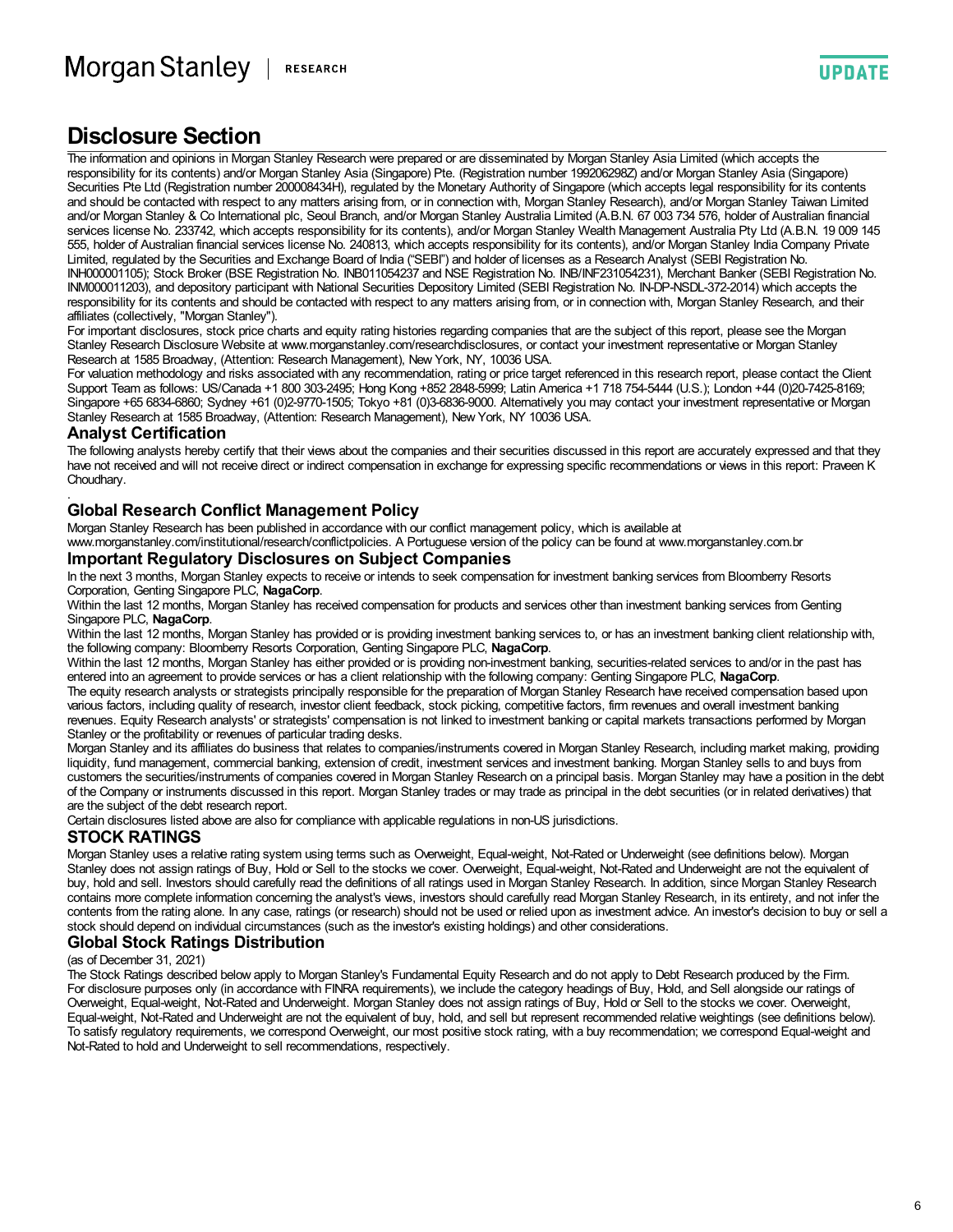|                     | <b>COVERAGE UNIVERSE</b> |              |              | <b>INVESTMENT BANKING CLIENTS (IBC)</b> |                 | OTHER MATERIAL<br><b>INVESTMENT SERVICES</b><br>CLIENTS (MISC) |              |
|---------------------|--------------------------|--------------|--------------|-----------------------------------------|-----------------|----------------------------------------------------------------|--------------|
| <b>STOCK RATING</b> | <b>COUNT</b>             | $%$ OF       | <b>COUNT</b> | $%$ OF                                  | % OF            | <b>COUNT</b>                                                   | $%$ OF       |
| <b>CATEGORY</b>     |                          | <b>TOTAL</b> |              | <b>TOTAL IBC</b>                        | <b>RATING</b>   |                                                                | <b>TOTAL</b> |
|                     |                          |              |              |                                         | <b>CATEGORY</b> |                                                                | <b>OTHER</b> |
|                     |                          |              |              |                                         |                 |                                                                | <b>MISC</b>  |
| Overweight/Buy      | 1505                     | 42%          | 403          | 45%                                     | 27%             | 671                                                            | 42%          |
| Equal-weight/Hold   | 1547                     | 43%          | 402          | 45%                                     | 26%             | 695                                                            | 44%          |
| Not-Rated/Hold      | 0                        | 0%           | 0            | $0\%$                                   | $0\%$           | 0                                                              | $0\%$        |
| Underweight/Sell    | 544                      | 15%          | 90           | 10%                                     | 17%             | 220                                                            | 14%          |
| <b>TOTAL</b>        | 3,596                    |              | 895          |                                         |                 | 1586                                                           |              |

Data include common stock and ADRs currently assigned ratings. Investment Banking Clients are companies from whom Morgan Stanley received investment banking compensation in the last 12 months. Due to rounding off of decimals, the percentages provided in the "% of total" column may not add up to exactly 100 percent.

## **Analyst Stock Ratings**

Overweight (O). The stock's total return is expected to exceed the average total return of the analyst's industry (or industry team's) coverage universe, on a risk-adjusted basis, over the next 12-18 months.

Equal-weight (E). The stock's total return is expected to be in line with the average total return of the analyst's industry (or industry team's) coverage universe, on a risk-adjusted basis, over the next 12-18 months.

Not-Rated (NR). Currently the analyst does not have adequate conviction about the stock's total return relative to the average total return of the analyst's industry (or industry team's) coverage universe, on a risk-adjusted basis, over the next 12-18 months.

Underweight (U). The stock's total return is expected to be below the average total return of the analyst's industry (or industry team's) coverage universe, on a risk-adjusted basis, over the next 12-18 months.

Unless otherwise specified, the time frame for price targets included in Morgan Stanley Research is 12 to 18 months.

#### **Analyst Industry Views**

Attractive (A): The analyst expects the performance of his or her industry coverage universe over the next 12-18 months to be attractive vs. the relevant broad market benchmark, as indicated below.

In-Line (I): The analyst expects the performance of his or her industry coverage universe over the next 12-18 months to be in line with the relevant broad market benchmark, as indicated below.

Cautious (C): The analyst views the performance of his or her industry coverage universe over the next 12-18 months with caution vs. the relevant broad market benchmark, as indicated below.

Benchmarks for each region are as follows: North America - S&P 500; Latin America - relevant MSCI country index or MSCI Latin America Index; Europe - MSCI Europe; Japan - TOPIX; Asia - relevant MSCI country index or MSCI sub-regional index or MSCI AC Asia Pacific ex Japan Index.

### **Stock Price, Price Target and Rating History (See Rating Definitions)**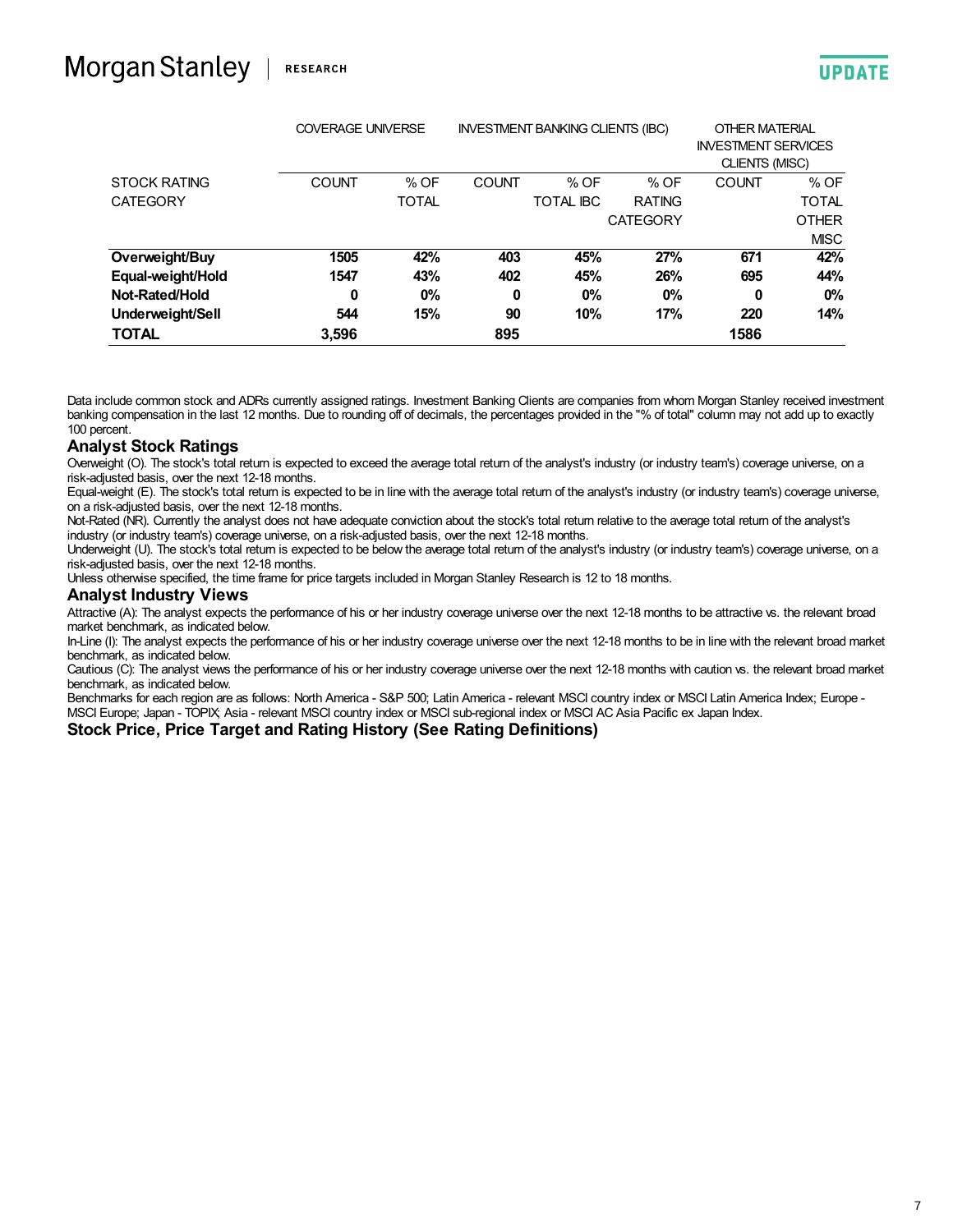#### Morgan Stanley | **RESEARCH**



Stock Rating History: 1/1/17 : NA/I; 6/18/17 : NA/A; 3/6/18 : 0/A; 4/4/18 : E/A; 7/25/18 : 0/A; 4/3/19 : NA/A; 7/21/19 : NA/A; 9/23/19:0/A; 7/13/21:E/A; 8/19/21:E/I; 9/6/21:0/I

Price Target History: 2/3/16 : NA; 3/6/18 : 8.2; 4/4/18 : 8.5; 5/21/18 : 8.1; 7/25/18 : 9.5; 2/14/19 : 11.5; 4/3/19 : NA; 9.23.49: 14; 2.42.20: 15; 4.7.20: 10; 8.25.20: 11; 7.43.21: 7; 9.6.21: 7.3

Date Format: MM/DD/YY Source: Morgan Stanley Research Price Target --No Price Target Assigned (NA) Stock Price (Covered by Current Analyst) WH Stock Price (Not Covered by Current Analyst) =

Stock and Industry Ratings (abbreviations below) appear as  $\bullet$  Stock Rating/Industry View

Stock Ratings: Overweight (O) Equal-weight (E) Underweight (U) Not-Rated (NR) No Rating Available (NA)

Industry View: Attractive (A) In-line (I) Cautious (C) No Rating (NR)

Effective January 13, 2014, the stocks covered by Morgan Stanley Asia Pacific will be rated relative to the analyst's industry (or industry team's) coverage.

Effective January 13, 2014, the industry view benchmarks for Morgan Stanley Asia Pacific are as follows: relevant MSCI country index or MSCI sub-regional index or MSCI AC Asia Pacific ex Japan Index.

### **Important Disclosures for Morgan Stanley Smith Barney LLC & E\*TRADE Securities LLC Customers**

Important disclosures regarding the relationship between the companies that are the subject of Morgan Stanley Research and Morgan Stanley Smith Barney LLC or Morgan Stanley or any of their affiliates, are available on the Morgan Stanley Wealth Management disclosure website at www.morganstanley.com/online/researchdisclosures. For Morgan Stanley specific disclosures, you may refer to

www.morganstanley.com/researchdisclosures.

Each Morgan Stanley research report is reviewed and approved on behalf of Morgan Stanley Smith Barney LLC and E\*TRADE Securities LLC. This review and approval is conducted by the same person who reviews the research report on behalf of Morgan Stanley. This could create a conflict of interest.

#### **Other Important Disclosures**

Morgan Stanley Research policy is to update research reports as and when the Research Analyst and Research Management deem appropriate, based on developments with the issuer, the sector, or the market that may have a material impact on the research views or opinions stated therein. In addition, certain Research publications are intended to be updated on a regular periodic basis (weekly/monthly/quarterly/annual) and will ordinarily be updated with that frequency, unless the Research Analyst and Research Management determine that a different publication schedule is appropriate based on current conditions. Morgan Stanley is not acting as a municipal advisor and the opinions or views contained herein are not intended to be, and do not constitute, advice within the meaning of Section 975 of the Dodd-Frank Wall Street Reform and Consumer Protection Act.

Morgan Stanley produces an equity research product called a "Tactical Idea." Views contained in a "Tactical Idea" on a particular stock may be contrary to the recommendations or views expressed in research on the same stock. This may be the result of differing time horizons, methodologies, market events, or other factors. For all research available on a particular stock, please contact your sales representative or go to Matrix at http://www.morganstanley.com/matrix. Morgan Stanley Research is provided to our clients through our proprietary research portal on Matrix and also distributed electronically by Morgan Stanley to clients. Certain, but not all, Morgan Stanley Research products are also made available to clients through third-party vendors or redistributed to clients through alternate electronic means as a convenience. For access to all available Morgan Stanley Research, please contact your sales representative or go to Matrix at http://www.morganstanley.com/matrix.

Any access and/or use of Morgan Stanley Research is subject to Morgan Stanley's Terms of Use (http://www.morganstanley.com/terms.html). By accessing and/or using Morgan Stanley Research, you are indicating that you have read and agree to be bound by our Terms of Use

(http://www.morganstanley.com/terms.html). In addition you consent to Morgan Stanley processing your personal data and using cookies in accordance with our Privacy Policy and our Global Cookies Policy (http://www.morganstanley.com/privacy\_pledge.html), including for the purposes of setting your preferences and to collect readership data so that we can deliver better and more personalized service and products to you. To find out more information about how Morgan Stanley processes personal data, how we use cookies and how to reject cookies see our Privacy Policy and our Global Cookies Policy (http://www.morganstanley.com/privacy\_pledge.html).

If you do not agree to our Terms of Use and/or if you do not wish to provide your consent to Morgan Stanley processing your personal data or using cookies please do not access our research.

Morgan Stanley Research does not provide individually tailored investment advice. Morgan Stanley Research has been prepared without regard to the circumstances and objectives of those who receive it. Morgan Stanley recommends that investors independently evaluate particular investments and strategies, and encourages investors to seek the advice of a financial adviser. The appropriateness of an investment or strategy will depend on an investor's circumstances and objectives. The securities, instruments, or strategies discussed in Morgan Stanley Research may not be suitable for all investors, and certain investors may not be eligible to purchase or participate in some or all of them. Morgan Stanley Research is not an offer to buy or sell or the solicitation of an offer to buy or sell any security/instrument or to participate in any particular trading strategy. The value of and income from your investments may vary because of changes in interest rates, foreign exchange rates, default rates, prepayment rates, securities/instruments prices, market indexes, operational or financial conditions of companies or other factors. There may be time limitations on the exercise of options or other rights in securities/instruments transactions. Past performance is not necessarily a guide to future performance. Estimates of future performance are based on assumptions that may not be

**UPDATE**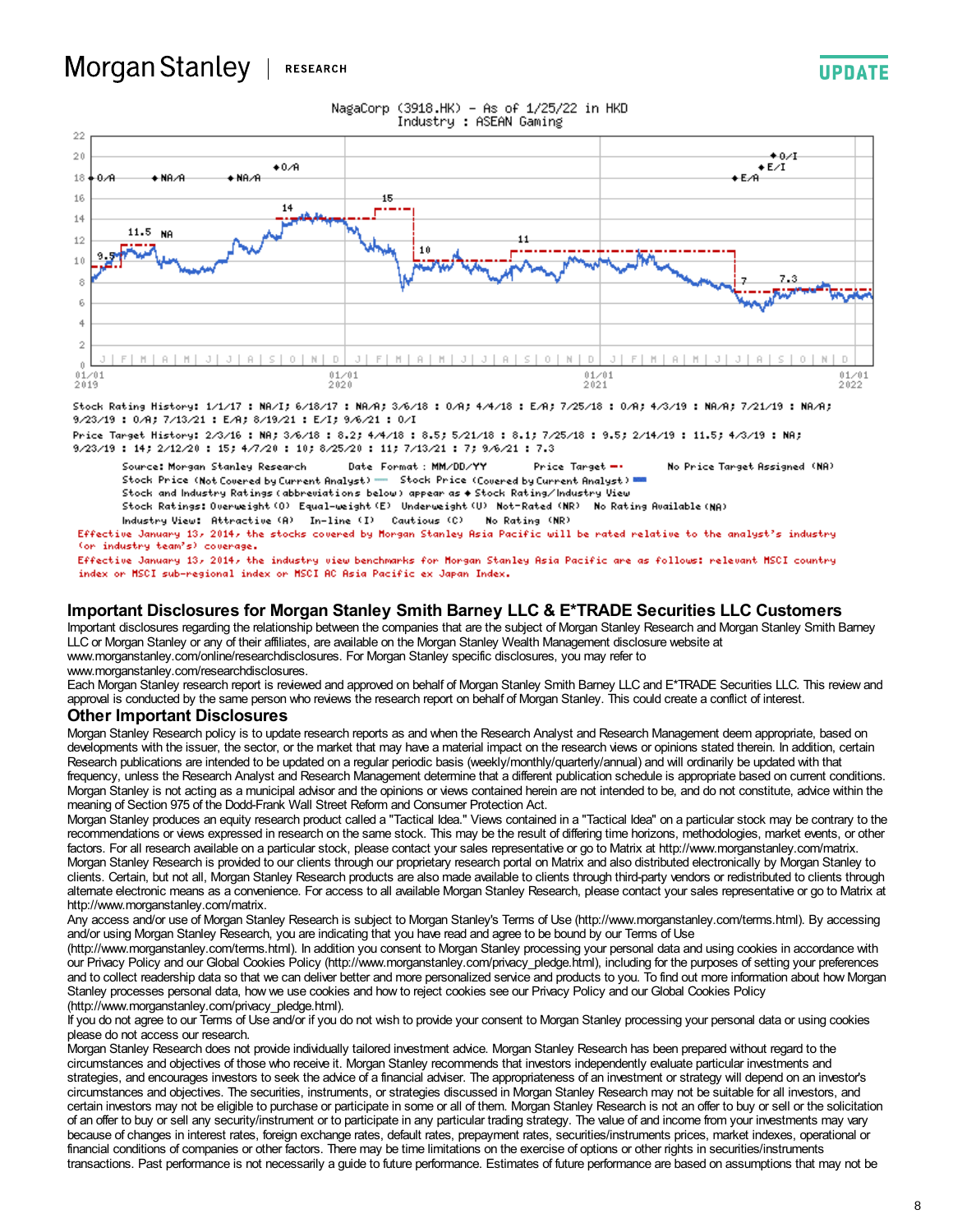#### Morgan Stanley **RESEARCH**

realized. If provided, and unless otherwise stated, the closing price on the cover page is that of the primary exchange for the subject company's securities/instruments.

The fixed income research analysts, strategists or economists principally responsible for the preparation of Morgan Stanley Research have received compensation based upon various factors, including quality, accuracy and value of research, firm profitability or revenues (which include fixed income trading and capital markets profitability or revenues), client feedback and competitive factors. Fixed Income Research analysts', strategists' or economists' compensation is not linked to investment banking or capital markets transactions performed by Morgan Stanley or the profitability or revenues of particular trading desks.

The "Important Regulatory Disclosures on Subject Companies" section in Morgan Stanley Research lists all companies mentioned where Morgan Stanley owns 1% or more of a class of common equity securities of the companies. For all other companies mentioned in Morgan Stanley Research, Morgan Stanley may have an investment of less than 1% in securities/instruments or derivatives of securities/instruments of companies and may trade them in ways different from those discussed in Morgan Stanley Research. Employees of Morgan Stanley not involved in the preparation of Morgan Stanley Research may have investments in securities/instruments or derivatives of securities/instruments of companies mentioned and may trade them in ways different from those<br>discussed in Morgan Stanley Research. Derivatives may be issued by Morga

With the exception of information regarding Morgan Stanley, Morgan Stanley Research is based on public information. Morgan Stanley makes every effort to use reliable, comprehensive information, but we make no representation that it is accurate or complete. We have no obligation to tell you when opinions or information in Morgan Stanley Research change apart from when we intend to discontinue equity research coverage of a subject company. Facts and views presented in Morgan Stanley Research have not been reviewed by, and may not reflect information known to, professionals in other Morgan Stanley business areas, including investment banking personnel.

Morgan Stanley Research personnel may participate in company events such as site visits and are generally prohibited from accepting payment by the company of associated expenses unless pre-approved by authorized members of Research management.

Morgan Stanley may make investment decisions that are inconsistent with the recommendations or views in this report.

To our readers based in Taiwan or trading in Taiwan securities/instruments: Information on securities/instruments that trade in Taiwan is distributed by Morgan Stanley Taiwan Limited ("MSTL"). Such information is for your reference only. The reader should independently evaluate the investment risks and is solely responsible for their investment decisions. Morgan Stanley Research may not be distributed to the public media or quoted or used by the public media without the express written consent of Morgan Stanley. Any non-customer reader within the scope of Article 7-1 of the Taiwan Stock Exchange Recommendation Regulations accessing and/or receiving Morgan Stanley Research is not permitted to provide Morgan Stanley Research to any third party (including but not limited to related parties, affiliated companies and any other third parties) or engage in any activities regarding Morgan Stanley Research which may create or give the appearance of creating a conflict of interest. Information on securities/instruments that do not trade in Taiwan is for informational purposes only and is not to be construed as a recommendation or a solicitation to trade in such securities/instruments. MSTL may not execute transactions for clients in these securities/instruments.

Certain information in Morgan Stanley Research was sourced by employees of the Shanghai Representative Office of Morgan Stanley Asia Limited for the use of Morgan Stanley Asia Limited.

Morgan Stanley is not incorporated under PRC law and the research in relation to this report is conducted outside the PRC. Morgan Stanley Research does not constitute an offer to sell or the solicitation of an offer to buy any securities in the PRC. PRC investors shall have the relevant qualifications to invest in such securities and shall be responsible for obtaining all relevant approvals, licenses, verifications and/or registrations from the relevant governmental authorities themselves. Neither this report nor any part of it is intended as, or shall constitute, provision of any consultancy or advisory service of securities investment as defined under PRC law. Such information is provided for your reference only.

Morgan Stanley Research is disseminated in Brazil by Morgan Stanley C.T.V.M. S.A. located at Av. Brigadeiro Faria Lima, 3600, 6th floor, São Paulo - SP, Brazil; and is regulated by the Comissão de Valores Mobiliários; in Mexico by Morgan Stanley México, Casa de Bolsa, S.A. de C.V which is regulated by Comision Nacional Bancaria y de Valores. Paseo de los Tamarindos 90, Torre 1, Col. Bosques de las Lomas Floor 29, 05120 Mexico City; in Japan by Morgan Stanley MUFG Securities Co., Ltd. and, for Commodities related research reports only, Morgan Stanley Capital Group Japan Co., Ltd; in Hong Kong by Morgan Stanley Asia Limited (which accepts responsibility for its contents) and by Morgan Stanley Asia International Limited, Hong Kong Branch; in Singapore by Morgan Stanley Asia (Singapore) Pte. (Registration number 199206298Z) and/or Morgan Stanley Asia (Singapore) Securities Pte Ltd (Registration number 200008434H), regulated by the Monetary Authority of Singapore (which accepts legal responsibility for its contents and should be contacted with respect to any matters arising from, or in connection with, Morgan Stanley Research) and by Morgan Stanley Asia International Limited, Singapore Branch (Registration number T11FC0207F); in Australia to "wholesale clients" within the meaning of the Australian Corporations Act by Morgan Stanley Australia Limited A.B.N. 67 003 734 576, holder of Australian financial services license No. 233742, which accepts responsibility for its contents; in Australia to "wholesale clients" and "retail clients" within the meaning of the Australian Corporations Act by Morgan Stanley Wealth Management Australia Pty Ltd (A.B.N. 19 009 145 555, holder of Australian financial services license No. 240813, which accepts responsibility for its contents; in Korea by Morgan Stanley & Co International plc, Seoul Branch; in India by Morgan Stanley India Company Private Limited; in Canada by Morgan Stanley Canada Limited, which has approved of and takes responsibility for its contents in Canada; in Germany and the European Economic Area where required by Morgan Stanley Europe S.E., authorised and regulated by Bundesanstalt fuer Finanzdienstleistungsaufsicht (BaFin) under the reference number 149169; in the US by Morgan Stanley & Co. LLC, which accepts responsibility for its contents. Morgan Stanley & Co. International plc, authorized by the Prudential Regulatory Authority and regulated by the Financial Conduct Authority and the Prudential Regulatory Authority, disseminates in the UK research that it has prepared, and approves solely for the purposes of section 21 of the Financial Services and Markets Act 2000, research which has been prepared by any of its affiliates. RMB Morgan Stanley Proprietary Limited is a member of the JSE Limited and A2X(Pty) Ltd. RMB Morgan Stanley Proprietary Limited is a joint venture owned equally by Morgan Stanley International Holdings Inc. and RMB Investment Advisory (Proprietary) Limited, which is wholly owned by FirstRand Limited. The information in Morgan Stanley Research is being disseminated by Morgan Stanley Saudi Arabia, regulated by the Capital Market Authority in the Kingdom of Saudi Arabia , and is directed at Sophisticated investors only.

The information in Morgan Stanley Research is being communicated by Morgan Stanley & Co. International plc (DIFC Branch), regulated by the Dubai Financial Services Authority (the DFSA), and is directed at Professional Clients only, as defined by the DFSA. The financial products or financial services to which this research relates will only be made available to a customer who we are satisfied meets the regulatory criteria to be a Professional Client. The information in Morgan Stanley Research is being communicated by Morgan Stanley & Co. International plc (QFC Branch), regulated by the Qatar Financial Centre Regulatory Authority (the QFCRA), and is directed at business customers and market counterparties only and is not intended for Retail Customers as defined by the QFCRA.

As required by the Capital Markets Board of Turkey, investment information, comments and recommendations stated here, are not within the scope of investment advisory activity. Investment advisory service is provided exclusively to persons based on their risk and income preferences by the authorized firms. Comments and recommendations stated here are general in nature. These opinions may not fit to your financial status, risk and return preferences. For this reason, to make an investment decision by relying solely to this information stated here may not bring about outcomes that fit your expectations. The trademarks and service marks contained in Morgan Stanley Research are the property of their respective owners. Third-party data providers make no warranties or representations relating to the accuracy, completeness, or timeliness of the data they provide and shall not have liability for any damages relating to such data. The Global Industry Classification Standard (GICS) was developed by and is the exclusive property of MSCI and S&P. Morgan Stanley Research, or any portion thereof may not be reprinted, sold or redistributed without the written consent of Morgan Stanley. Indicators and trackers referenced in Morgan Stanley Research may not be used as, or treated as, a benchmark under Regulation EU 2016/1011, or any other similar framework.

**UPDATE**